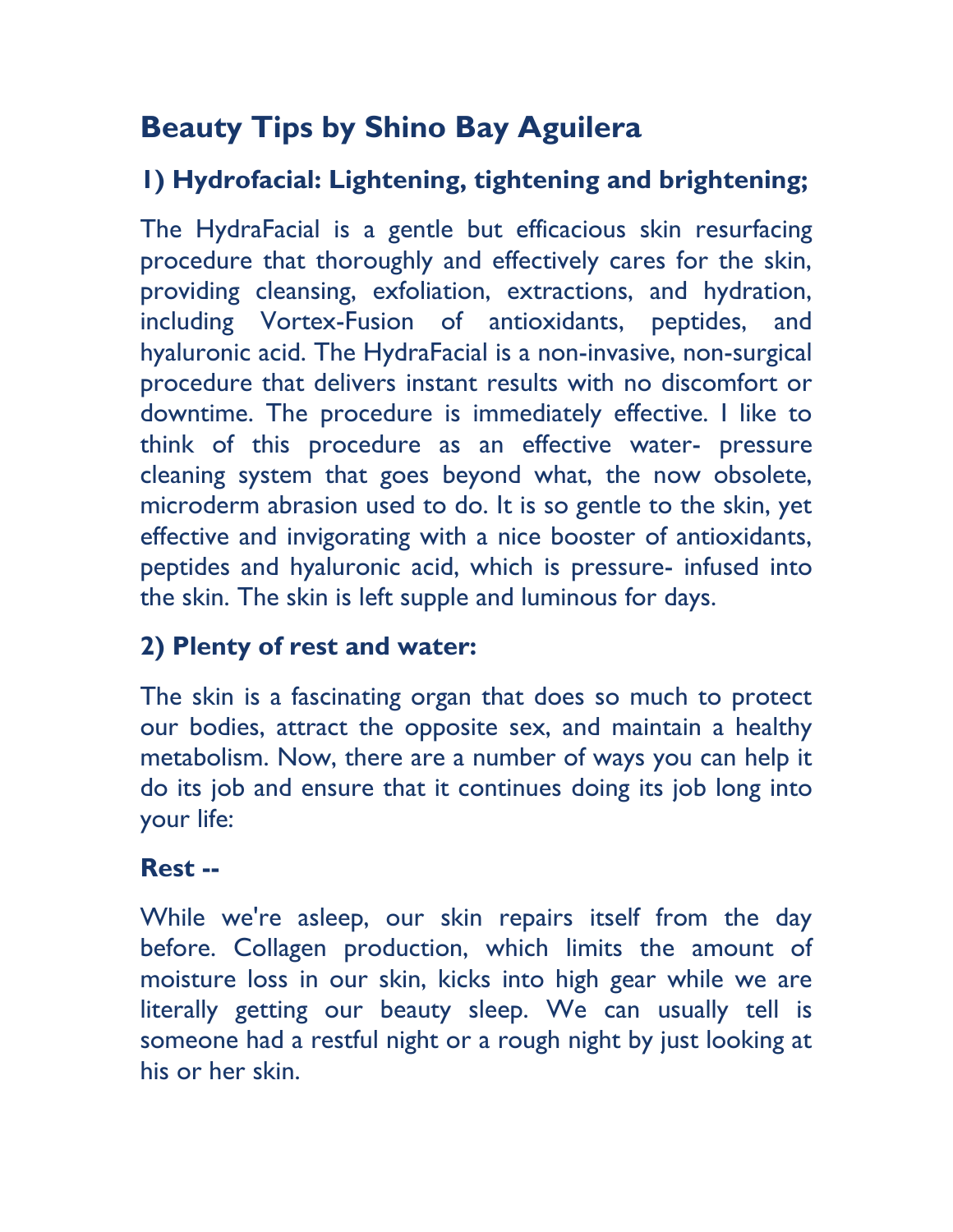#### **H20 --**

Our body is composed of about 70% water; therefore, water is the primary ingredient in blood, lymph, mucus and the other fluids that circulate throughout our body. The human body needs to stay well hydrated so that blood, lymph and other fluids can circulate freely. The skin being the major organ in the body needs constant hydration for proper function, not only to ward off infections, but also for proper metabolism and other bodily functions that eliminate toxins, regulates body temperature and produce hormones. A wellhydrated skin advertises beauty and health.

**4) A morning mindfulness meditation to give thanks and reflect upon the past year:** All of your life's experiences have brought you to this point. Open your eyes and see what you have created for you and the people you love. Are you happy? Do you feel that you are a better soul this year than the others? Did you get reactive, gossip, cut corners, fight, struggle, cry, get offended easily, hurt, try to out smart the system? Were you more loving, proactive, kind, compassionate, altruistic? These questions are important to see the direction of were you have been and were you want to go. Remember, You are the protector of your own space. As this year is coming to an end do some spring cleaning in the kingdom of your mind and free yourself of old ideas and behaviors that do not serve you. Open up to a new world of love and happiness. This year change things a little, change the way you look at things. Let go of resentment and past unpleasant life experiences. No matter how horrible your past was you must remember one important thing: Your soul signed up for it to pay a karmic debt or you are an old Soul, strong enough to endure adversities; and bright enough to be